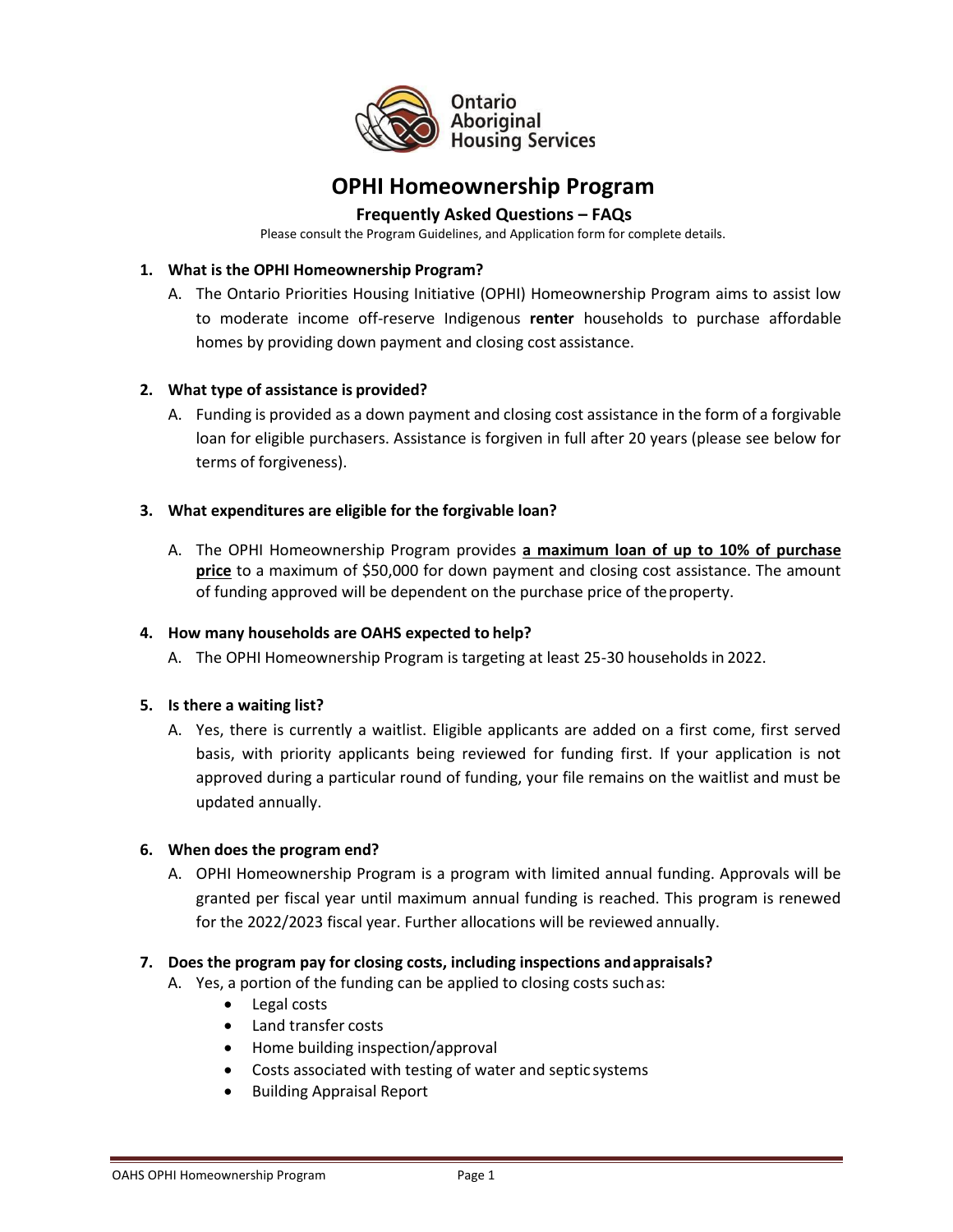- Title Insurance
- **8. What is the maximum house price that can be purchased under this program?** 
	- A. House prices cannot exceed the average market value for houses in your city or region as outlined in Appendix B of the guidelines.

# *\*Please note these figures are updated annually by Ministry of Municipal Affairs and Housing (MMAH). The most recent figures will be posted in the back of the application package and on the OAHS webstie.*

## **9. What types of units are eligible?**

- A. Resale or new homes are eligible units under the Homeownership Component. These include:
	- Detached homes
	- Semi-Detached
	- Condominiums (town house or apartment)
	- Row Houses
	- Mobile homes on which the land will also be owned by you

Home inspections by a licenced Home Inspector will be required of all homes that have a signed Agreement of Purchase and Sale.

#### **10. Am I eligible?**

- A. Eligible applicants to the program are Indigenous people who are looking to purchase their sole and primary residence off-reserve, outside of the Greater Toronto Area (GTA) in Ontario. People who are First Nations, Métis, or Inuit are eligible through self-declaration. To be eligible, applicant(s) must:
	- Self identify as an Indigenous individual residing in Ontario
	- Hold Canadian citizenship (provide proof of citizenship with application)
	- Be 18 years of age or older
	- Have a total gross household income which does not exceed the 2021 60th income percentile
	- Be able to qualify for and obtain a conventional mortgage, line of credit, or private mortgage
	- Be applying for a sole and primary residence
	- •Not own a home, or are not able to reside in a home they currently own, or have any interest in other real estate.
	- Be a renter in Canada (home purchase must be made in Ontario, outside of the GTA and be off reserve). Proof of rent will be requested at time of application and applicant must show proof their account is current with no arrears.

Priority will be given to families/individuals escaping situations of violence, currently residing in social housing, or renters losing their home due to landlord sale of property.

All applications are subject to approval by Ontario Aboriginal Housing Services (OAHS) and we reserve the right to reject an application in whole or part at our sole discretion.

**11. What is the maximum household income level?**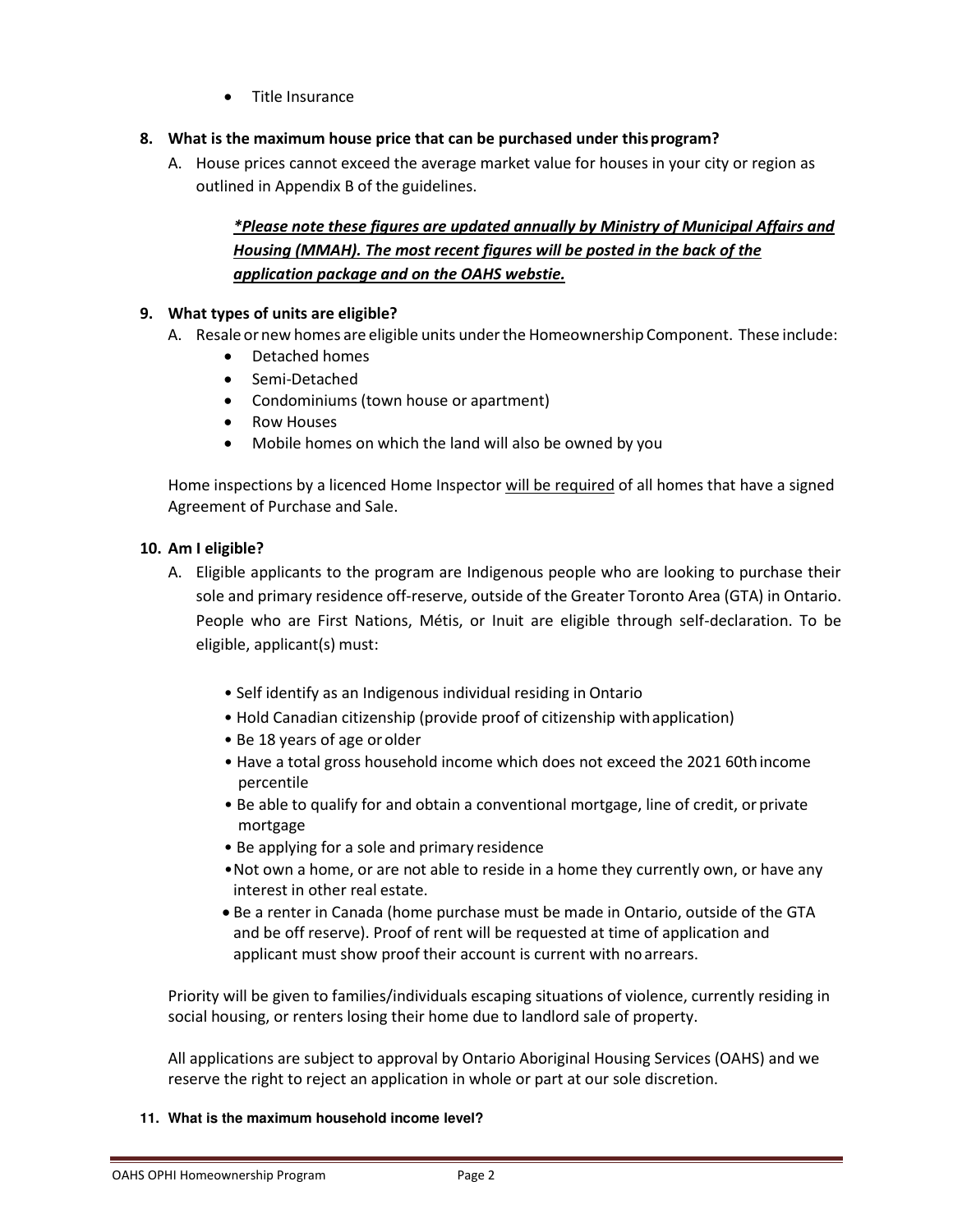A. To be eligible, the applicant's Combined Gross Household Income cannot exceed the 2021 60th income percentile (please see the question below and Appendix C in the Application)

**\****Please note these figures will be updated annually by MMAH. The most recent figures will be posted in the back of the application package and on the OAHS website.* 

## **12. What if I live in the GTA?**

A. If you are looking to purchase in the GTA, please contact Miziwe Biik Development Corporation (MBDC) who administers funds funds in the GTA. Applicants living in the GTA may apply to our program but MUST purchase outside of the GTA.

#### **13. What does "Self Identify" as an Indigenous person mean in the application?**

A. Self-identifying as an Indigenous person means that you do not necessarily carry a Status, Métis or Inuit card, but you do consider yourself an Indigenous person. Our program does not require you show us any proof of this. The primary applicant on the application **must** selfidentify as an Indigenous person and be a registered owner, if approved.

#### **14. I identify as an Indigenous person, but my partner does not. Do we qualify?**

A. If you identify as an Indigenous person, then your partner does not need to identify as an Indigenous person. You will list your name as the Primary Applicant on the application, and your partner will be the Co-applicant. Please contact OAHS for more information regarding loan repayment should the Indigenous person vacate the purchased property.

#### **15. Is the loan forgivable?**

A. If you maintain the purchased property as your sole and primary residence for the period of 20 years, and you maintain valid property insurance, the loan will be forgiven in its entirety on the 20<sup>th</sup> anniversary. Traditional interest will not be charged on this assistance. Forgiveness is not earned at a percentage per year as in past programs.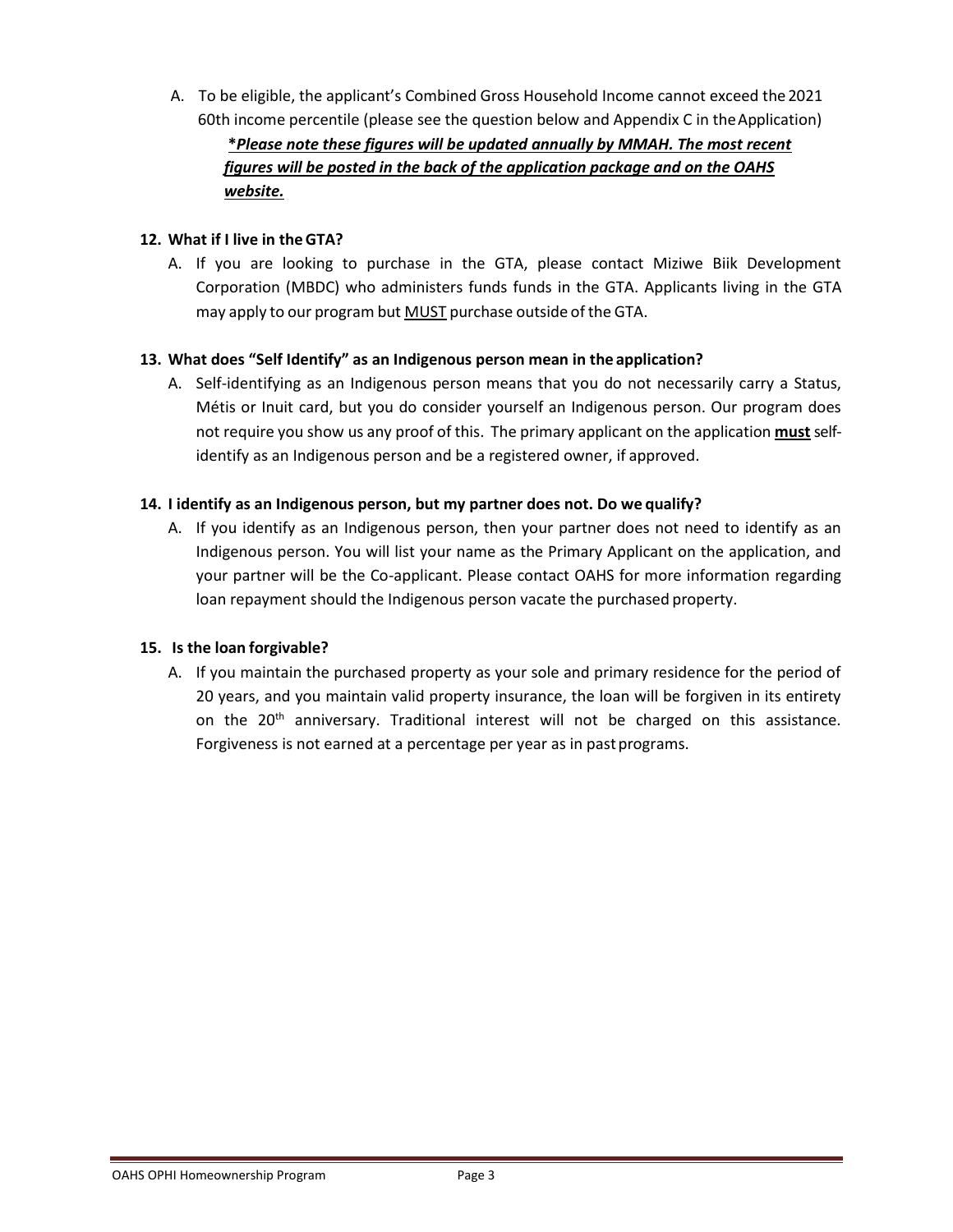#### **16. Will a Mortgage be registered on my title?**

A. This agreement will be registered as a Mortgage against the title to your property until such time as your commitment under the agreement has been fulfilled. This represents our mutual security in the case of default of the terms of the loan.

#### **17. When I purchase a home using OPHI funding, do I need to have home insurance?**

A. Yes, as a condition of your loan, you must provide OAHS annual home insurance documentation. OAHS must be listed on your policy as a "loss payee".

#### **18. What if I decide to sell within the 20 years?**

- A. Events of Payment (per the signed Secured Promissory Note), Repayment of the original down payment contribution must be made if the following situations occur while the OPHI Homeownership loan is outstanding:
	- The unit is sold or leased.
	- The unit is no longer the sole and principal residence of the loan recipient.
	- The loan recipient becomes bankrupt or insolvent.
	- The loan recipient misrepresented their eligibility for the program.
	- The loan recipient used the proceeds of the loan for a purpose other than the acquisition of the unit.
	- The death of the loan recipient.

Traditional interest will not be charged on the assistance. The original loan amount and the percentage share of the realized capital gains proportionate to the down payment assistance must be repaid in the above cases. For example, if the purchaser was assisted with five percent of the purchase price, the loan amount plus five percent of any capital gains/appreciation would have to be repaid. Only the principal amount would have to be repaid in the event of the death of a homeowner prior to the expiry of the affordability period.

If a unit is sold for less than the original purchase price, the difference between the down payment assistance and the depreciated amount will be repayable.

• Amount payable =  $Loan - (original purchase price - residue price)$ 

For example, if the down payment assistance was \$10,000 for a home originally purchased at \$100,000 and then sold for \$92,000:

- Amount payable =  $$10,000 ($100,000 $92,000) = $2,000$
- If the same home is sold for \$85,000, the principal shall be forgiven.

OAHS must be satisfied that the sale was at fair market value.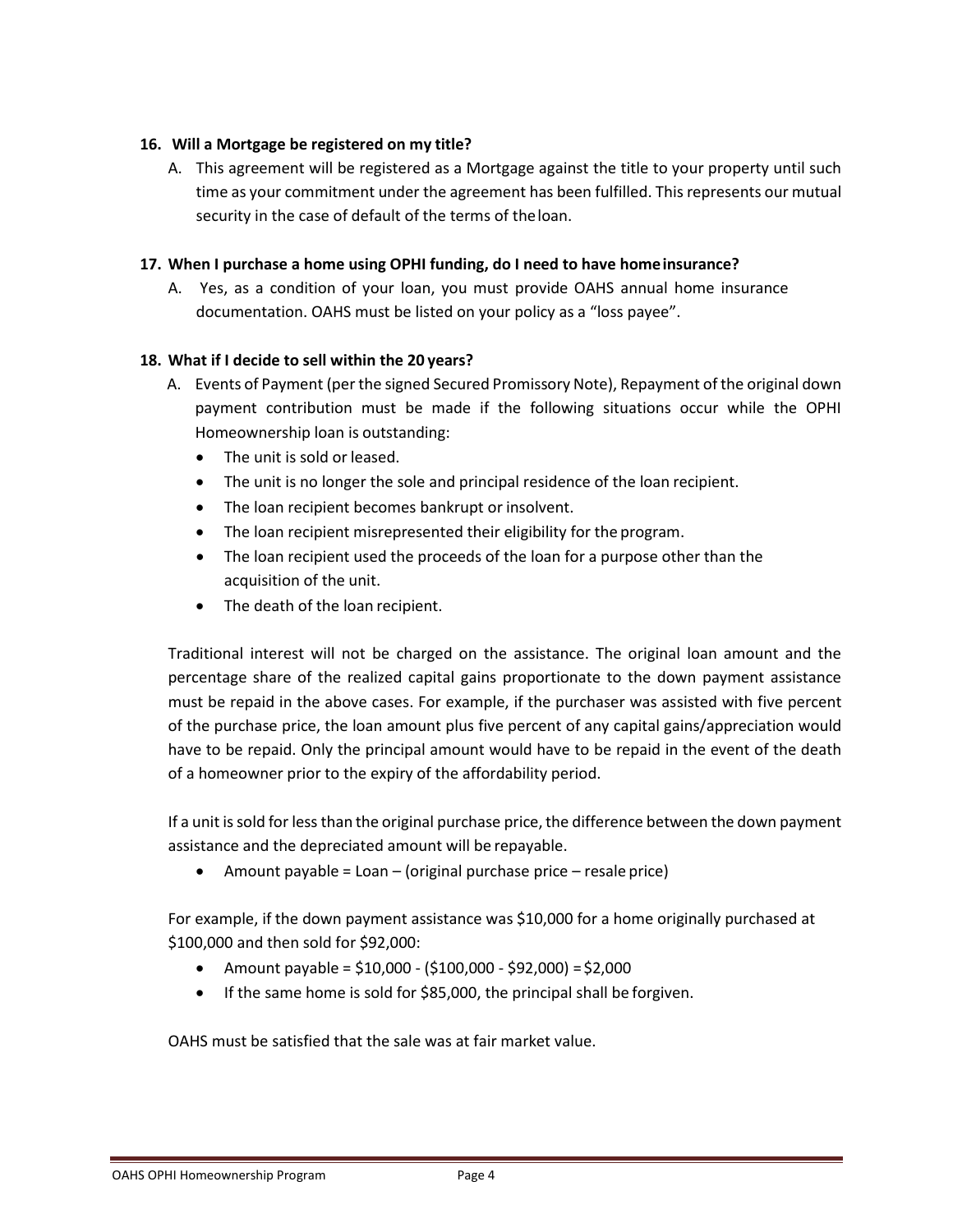B. If a purchaser chooses to repay the down payment assistance without selling the home within the affordability period, the purchaser is still required to repay the proportionate percentage of any notional capital gain\* as of the date of repayment.

\*Notional capital gains will be calculated based on the current fair market value of the home at the time of repayment of the loan. Fair market value shall be based on an independent appraisal acceptable to OAHS. The cost of an appraisal by a qualified Appraiser is the responsibility of the homeowner.

For more information, please contact our Titles Department at 1-866-391-1061 Ext 230 or 231.

#### **19. What do I need to do when refinancing at my bank?**

A. If you are looking to refinance your first mortgage or you plan to further encumber your property with a third mortgage, you must provide OAHS with the details of the financing. In the case of a refinance, your bank/lender will ask OAHS for a postponement of our mortgage interest. Postponements are not automatically authorized; consideration needs to be given to the overall secured loan-to-value, and they are subject to fees payable by the client at the time of approval.

#### **20. Where can I find information on the home buying process?**

A. For tools and information to assist with your home buying journey, please visit[:](https://www.cmhc-schl.gc.ca/en/buying) <https://www.cmhc-schl.gc.ca/en/buying>

# **21. I previously received funding to purchase my home or repair my home. Do I qualify to apply to the OPHI Ontario Renovates Home Repair Program?**

A. Under OPHI guidelines, stacking of program funding is permitted. Applications will be reviewed for eligibility under OPHI Ontario Renovates Home Repair Program guidelines. Repairs should be considered an emergency need or health and safety issue.

## **22. How do I apply for the OPHI Homeownership Program?**

A. Complete the OPHI Homeownership Program application package, attach supporting